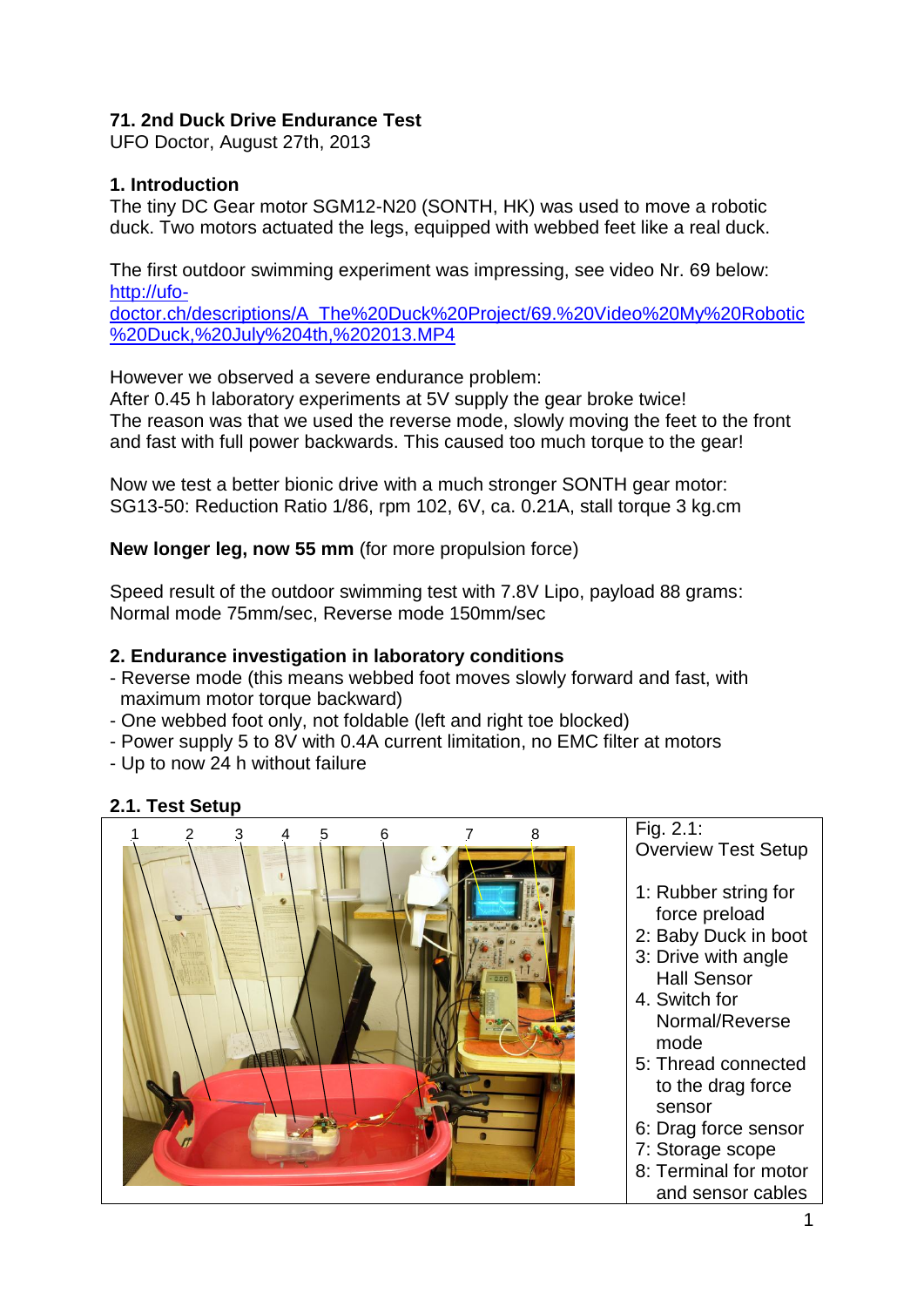## **3. Test Results normal mode**

- Time Scale: 0.1sec/Div
- Top: Synchronization: foot at full backward position, 2VDiv
- Middle: Current, Voltage at 1 Ohm Shunt, 50mV/Div or 50mA/Div
- Below: Drag Force Sensor, Sensitivity 0.56N/V, 0.5V/Div



Fig. 3a: Calibration Motor switched off Preload Drag Force Sensor: 0.95V or 0.53N



## **Comment:**

The fast forward movement of the leg consumes current and creates negative propulsion forces, is not good at all!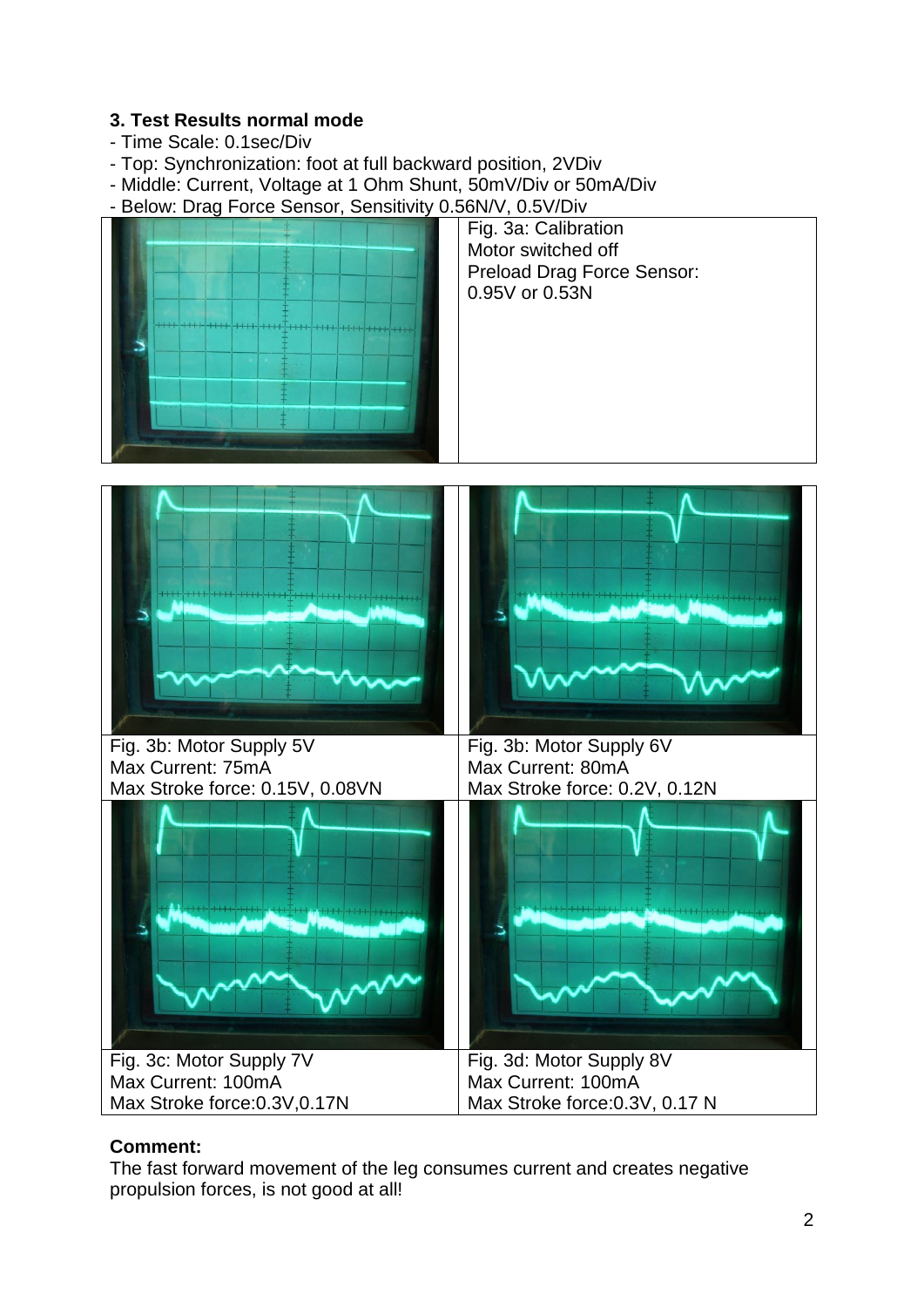## **4. Test Results reverse mode**

- Time Scale: 0.1sec/Div
- Top: Synchronization: foot at full backward position, 2VDiv
- Middle: Current, Voltage at 1 Ohm Shunt, 50mV/Div or 50mA/Div
- Below: Drag Force Sensor, Sensitivity 0.56N/V, 0.5V/Div



Fig. 4a: Calibration Motor switched off Preload Drag Force Sensor: 0.95V or 0.53N



#### **Comment:**

Good performance! Minor negative propulsion forces if leg swings forward. The maximum current is close to the specified continuous current of 210mA Supply Voltage > 7V: no positive effect!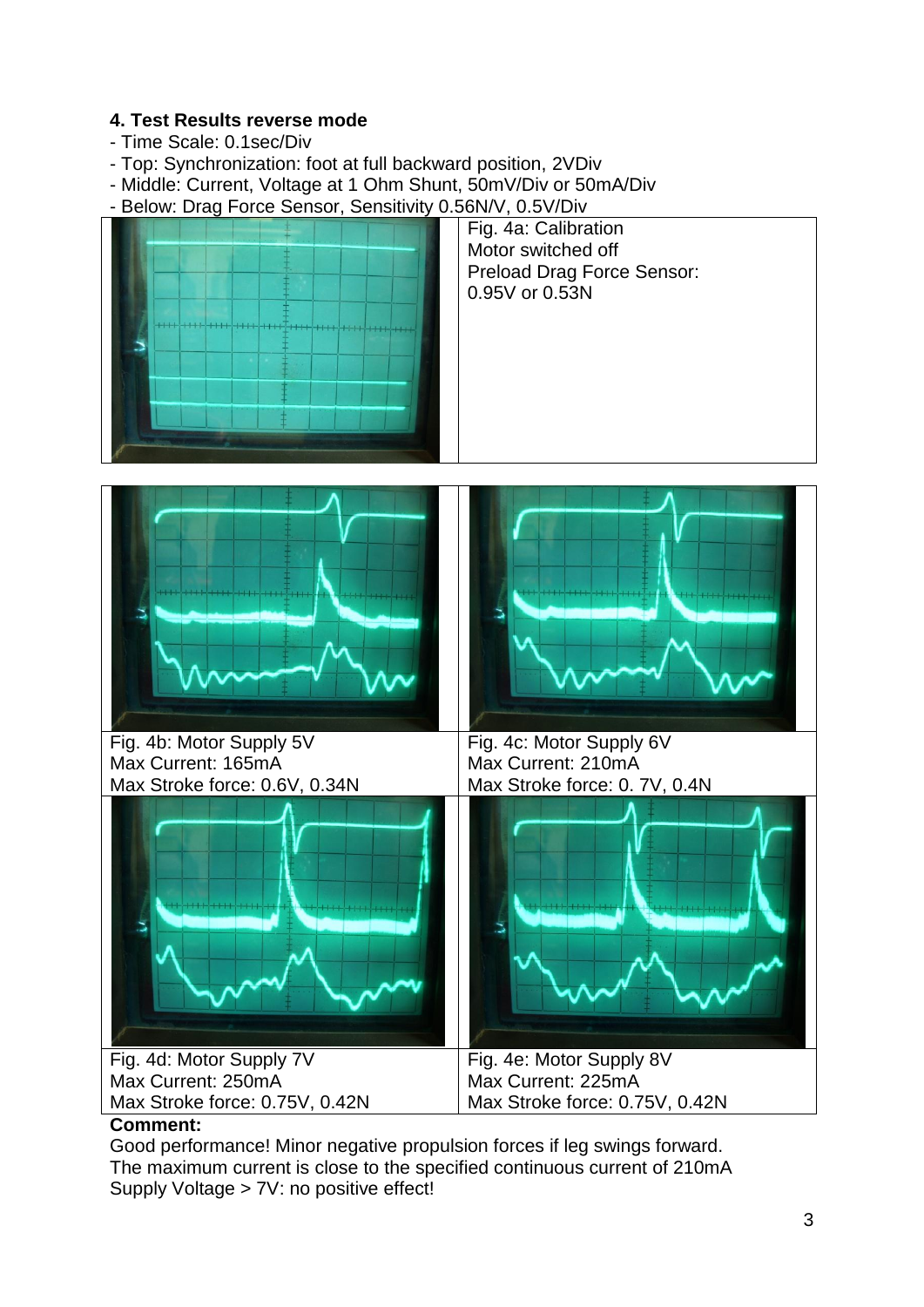# **5. Drawing of the Duck Drive**



Fig. 5: Drawing of the duck drive